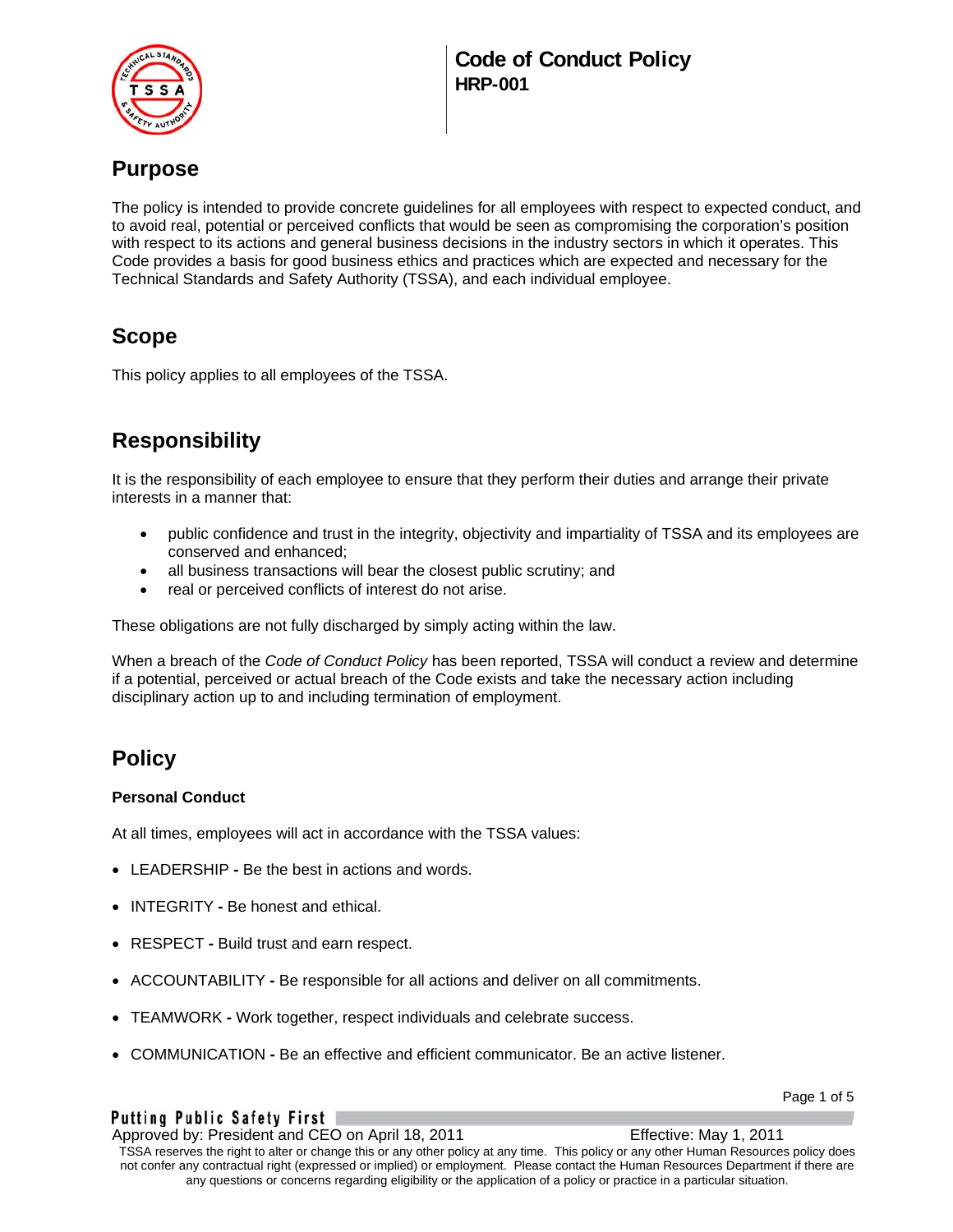

# **Code of Conduct Policy HRP-001**

All employees must conduct themselves with the highest standards of honesty and personal integrity while performing their responsibilities. In fulfilling their responsibilities, all employees shall:

- ensure open, transparent, ethical and equitable business dealings that reflect integrity, fairness, courtesy and respect for all stakeholders;
- fulfill responsibilities in an impartial and objective manner with no allowance for real, potential, or perceived preferential treatment;
- fulfill responsibilities to meet or exceed the spirit of applicable laws, policies and procedures;
- avoid and prevent at a personal level any real, potential, or perceived conflicts of interest and any real, potential or perceived personal gain or benefit; and
- ensure a work ethic that respects these guiding principles, espouses the highest ethical standards and which can withstand the closest possible scrutiny.

The following list provides some examples of actions that are unacceptable and may result in corrective action, up to and including termination:

- insubordinate behaviour including failure or refusal to perform job assignments;
- excessive absenteeism/tardiness;
- violation of safety rules and regulations;
- theft;
- dishonesty;
- disorderly conduct or use of foul or abusive language;
- falsification of corporation documents, including time sheets;
- disclosure of confidential information;
- violation of the corporation's drug and alcohol policy;
- harassment;
- physical fighting or other form of violence;
- possession of weapons on corporation premises or on his/her person during the course of TSSA business;
- misuse or removal of the equipment or property of the corporation or its employees; and/or
- unauthorized access to corporation computer systems.

The above list is not meant to be exhaustive. There may be other types of conduct that may warrant corrective action up to and including dismissal. Employees should consult their manager or Human Resources if they have any questions or if they are not sure if a behaviour is unacceptable.

#### **Respect in the Workplace**

TSSA is dedicated to providing a workplace that is free of harassment. Any form of harassment on the basis of race, ancestry, place of origin, colour, ethnic origin, citizenship, disability, creed, sex, sexual orientation, marital status, family status, age or record of offences is prohibited, and such action is viewed as extremely serious misconduct. Additional direction is provided in TSSA's *Respect in the Workplace Policy*.

#### **Environmental Responsibility**

TSSA is committed to conducting all business operations in an environmentally responsible manner. It is the responsibility of each person to incorporate environmental considerations into corporate decision-making. The corporation will comply with the letter and spirit of all environmental legislation in the conduct of its business.

Approved by: President and CEO on April 18, 2011 Effective: May 1, 2011 TSSA reserves the right to alter or change this or any other policy at any time. This policy or any other Human Resources policy does

not confer any contractual right (expressed or implied) or employment. Please contact the Human Resources Department if there are any questions or concerns regarding eligibility or the application of a policy or practice in a particular situation.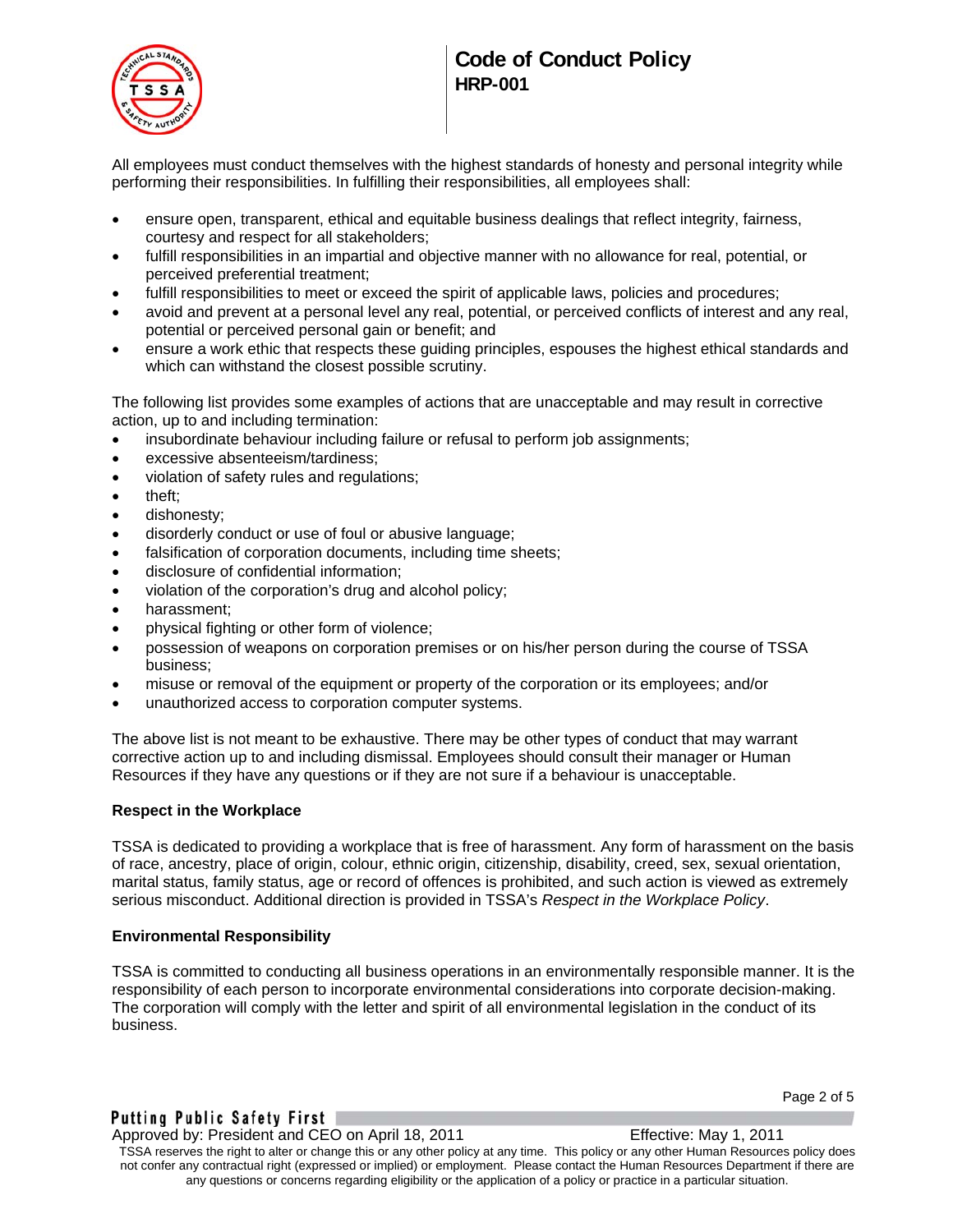

### **Political Participation**

TSSA leaves decisions about individual expressions of political activity, on their own time, as personal, voluntary matters for its employees. TSSA expects that no untoward relationships or endorsements will be raised or implied that inappropriately links the corporation to such personal political beliefs or practices.

### **Conflict of Interest**

A conflict of interest may be actual, potential or perceived and can be described as:

- Any situation, activity, action or interest that may negatively impact or affect the ongoing success or reputation of TSSA;
- Any situation, activity, action or interest that may negatively impact financial success or gains of TSSA; and/or
- An activity that negatively impacts the manner in which an employee carries out their official TSSA responsibilities.

When a conflict of interest exists, it can undermine the success of TSSA or compromise its reputation.

Every employee must, therefore ensure that a conflict does not exist and exercise diligence to avoid entering into situations in which his/her personal interest might conflict with or be perceived to be in a conflict with those of TSSA. More specifically, employees should avoid acquiring an interest or participating in activities that create an obligation that would adversely affect their judgement or ability to act in TSSA's best interests, or would tend to deprive TSSA of the time or attention required to perform their duties properly.

Employees shall not have private interests that would particularly or significantly affect or be affected by TSSA's actions in which they participate. If such a conflict does arise between the private interests of an employee and his/her employment duties and responsibilities, the conflict shall be resolved in favour of the corporation's interest.

Each employee is responsible to report any potential conflict of interest to his/her manager or the Director of Human Resources. If an employee is unsure whether a conflict exists, he/she is responsible to request clarification from the Director of Human Resources.

When a conflict has been reported, the Human Resources Department will conduct a review and determine if a potential, perceived or actual conflict exists. It is then the employee's responsibility to resolve and eliminate the conflict immediately, and provide proof that the conflict has been resolved. The Human Resources Department can assist in exploring appropriate compliance measures.

In a situation where the conflict has been ongoing and/or the employee did not disclose the conflict, disciplinary action up to and including termination may result.

### **Entertainment, Gifts and Payments**

TSSA values its reputation for integrity and every employee must deal with customers, suppliers and other third parties in a way that maintains and is not perceived to impair that reputation. At the same time, TSSA wishes to maintain strong working relationships, including acceptable hospitality, business courtesy and social conduct.

No employee will offer or provide on behalf of TSSA, or accept on behalf of TSSA or the employee, any gifts, entertainment or payments or any amount of money to or from any current or prospective supplier, customer,

### Putting Public Safety First |

Approved by: President and CEO on April 18, 2011 Effective: May 1, 2011 TSSA reserves the right to alter or change this or any other policy at any time. This policy or any other Human Resources policy does not confer any contractual right (expressed or implied) or employment. Please contact the Human Resources Department if there are any questions or concerns regarding eligibility or the application of a policy or practice in a particular situation.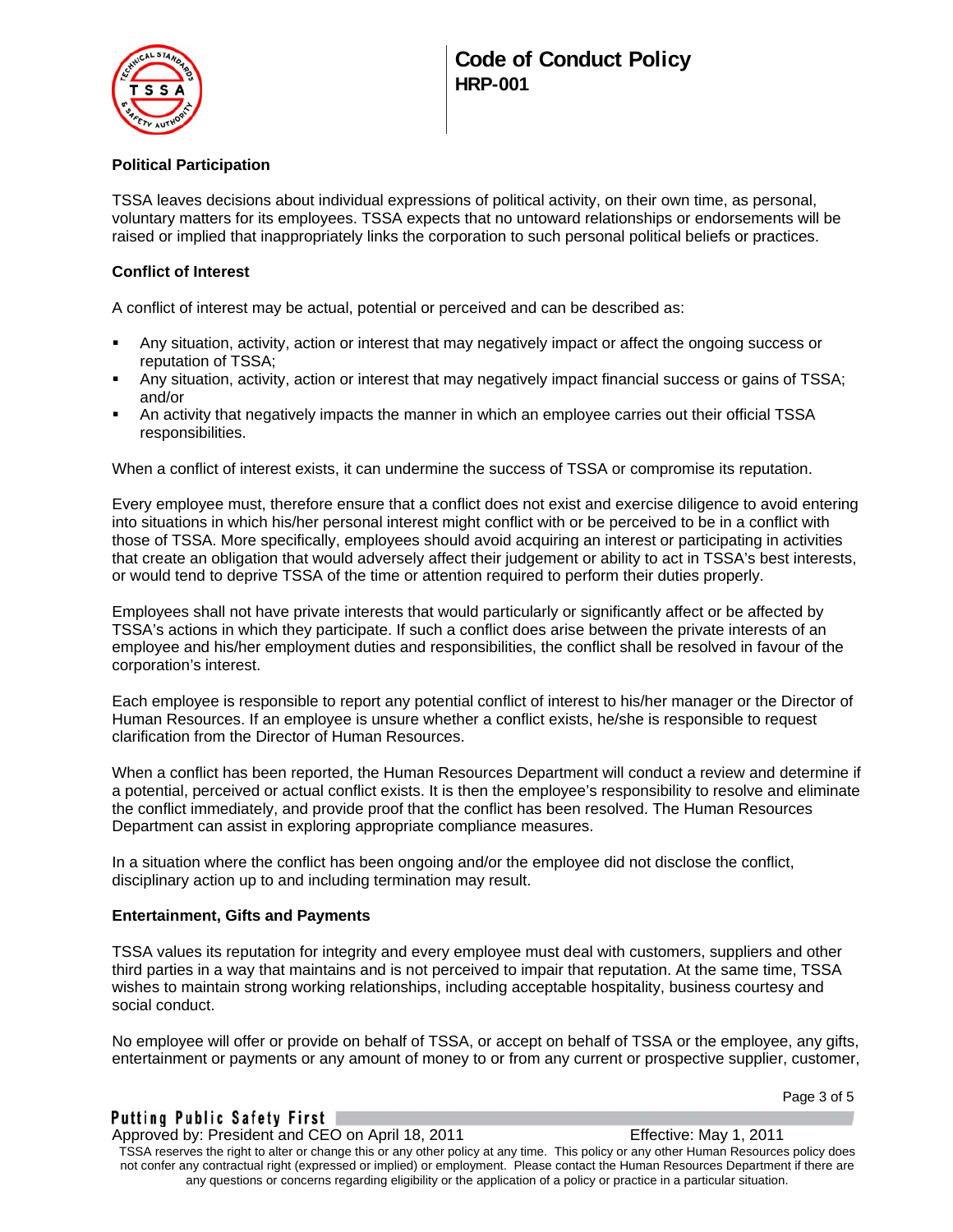

# **Code of Conduct Policy HRP-001**

subcontractor, competitor or any public official, or to their representatives, nor pay them directly or indirectly any commissions or fees which:

- are excessive in relation to the services rendered from the perspective of the employee, the third party or the public;
- are inappropriate in terms of usual, accepted and responsible business practice;
- may result in personal benefit to a TSSA employee and/or their family; and
- might reasonably be seen or are intended as an inducement to violate the employee's duties or to obtain inappropriate or favourable treatment.

Employees shall not solicit or accept transfers of economic gain or benefit. Acceptance or payment of a gift in cash or cash equivalent, such as a gift card, in any amount is prohibited.

Employees are required to make all reasonable efforts to comply with this requirement.

Full and immediate disclosure to TSSA management of suspicious, unusual or questionable cases will always be taken as an indication of good faith compliance with the Code.

Employees shall not step out of their official roles to assist private entities or persons to obtain preferential treatment in their dealings with TSSA.

Employees shall not act, after they leave the employment of TSSA, in such a manner as to take improper advantage of their previous employment with TSSA, nor as a consequence of such prior employment to cause others to receive preferential treatment by TSSA.

#### **Confidential Information**

Employees shall not, during their term of employment or thereafter, knowingly take advantage of, or benefit from, information that is obtained in the course of their official duties and responsibilities and that is not generally available to the public nor use any such information in a manner that is inconsistent with the best interests of TSSA and the proper fulfillment of their employment responsibilities. In carrying out business activities, TSSA's employees may become knowledgeable about information or documents of a private, confidential or proprietary nature relating to TSSA's activities or to a customer, supplier or competitor. Any such information or documents will be treated as private and confidential.

All employees are bound by the *Technical Standards and Safety Act, 2000* and TSSA's Access and Privacy Code. These obligations and duties on employees respecting confidential information and documents will continue even after their employment relationship with TSSA has ended.

#### **Intellectual Property**

Employees must make full disclosure of all discoveries, ideas and inventions made within the scope of TSSA's business while in the employ of TSSA. Such discoveries, ideas and inventions, including intellectual property rights, belong to and are the property of TSSA.

When an employee ends his/her business relationship with TSSA, all information, documents and records (including computer records, correspondence, contracts and telephone files) belonging to the corporation must be returned.

#### **Whistleblowing**

#### Putting Public Safety First |

Page 4 of 5

Approved by: President and CEO on April 18, 2011 Effective: May 1, 2011

TSSA reserves the right to alter or change this or any other policy at any time. This policy or any other Human Resources policy does not confer any contractual right (expressed or implied) or employment. Please contact the Human Resources Department if there are any questions or concerns regarding eligibility or the application of a policy or practice in a particular situation.